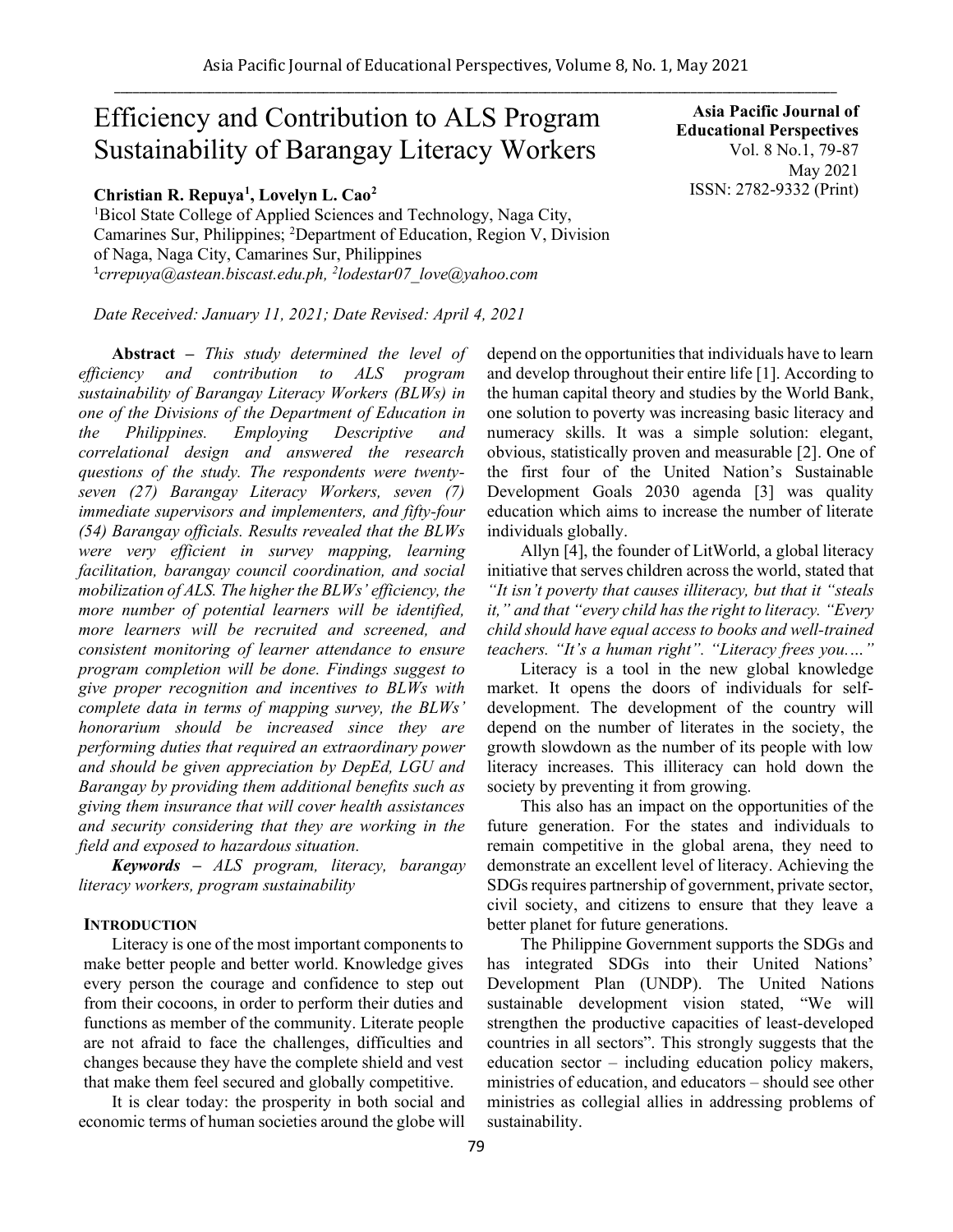Undersecretary Ocampo [5], the Deped literacy Coordinating Council in charge, in her speech during the 2014 National Literacy Conference and Awards stressed that it is through literacy that one is empowered to interact in his community and realizes his worth, what he can do and eventually make him to do things that contribute in the sustainable development of his society.

Over the years there have been growing concerns on the increasing number of Out-of-School Children, Youth and Adults, particularly in basic education. The report of the United Nations Education Scientific & Cultural Organization (UNESCO) [6] states that Southeast Asian Countries including the Philippines should take urgent steps to enroll out-of-school children, youth and adults, to avoid the economic consequences of having a high number of unskilled work forces in the future. Enrolling out –of – school children, youth and adults is not only a moral obligation of the government, but a productive investment of the state. Based on the data of the Department of Education in 2008, it was estimated that 40.95 million of the total population did not complete basic education, 27.53 million were 15 years old and above, meanwhile 8.7 million were 6-11 years old and 4.7 belong to 12-15 age bracket.

To alleviate the issue of illiteracy in the Philippines, the government has launched innovative programs and projects that addressed the problem. Since every Filipino has the right to free basic education, the government established the Alternative Learning System (ALS) to provide them the chance to have access to and complete basic education in a mode that fits their distinct situations and needs. In addition, the 1987 constitution [7] states that the government should provide for the recognition and promotion of other forms of education other than formal. Article XIV, Section 2 Paragraph 1 and Paragraph 4 declares that: "*The state shall establish, maintain and support a complete adequate and integrated system of education relevant to the needs of the people and society; and concisely encourages nonformal, informal and indigenous learning system, self – learning, independent and out-of-school study programs, particularly those that respond to community needs".* 

The Governance Act for Basic Education otherwise known as the Republic Act 9155 stipulates the establishment of the Alternative Learning System (ALS) to provide out-of-school children, youth and adults population with basic education. There are two major programs in Alternative Learning System (ALS) implemented by the Department of Education, one is the Basic Literacy Program and the other is the continuing Education Program Accreditation and Equivalency (A&E). Both programs are delivered in modular and flexible system. This means that learning takes place any time and any place, depending on the convenience and availability of the learners using different modules in all subject areas.

Alternative Learning System Non-formal Education happens outside the classroom, community based, usually conducted at the community learning centers, barangay multi-purpose hall, libraries or at home, managed by ALS learning facilitators, such as Mobile Teachers, District ALS Coordinators, instructional Managers and Literacy Volunteers at an agreed schedule and venue between the learners and facilitators.

In Naga City, Alternative Learning System is supported by the local government in the implementation of its programs and projects. Despite its massive education programs and projects campaign against illiteracy, still there are of out-of-school children, youth and adults identified. Based on the 2011-2013 Community Based Monitoring (CBMS) census in Naga City which covered 27,808 household with total population of 131,911, about 9,572 were out-of school, 2,888 age 6-11 were not attending elementary school, 4,536 age 12-15 were not attending high school and the 2,148 age 6-15 were not attending school. This data was very alarming to the local government and the Division of Naga City.

To address the situation, DepEd Naga City thru partnership with the Local Government, Executive Order No.2012-025 [8] dated December 4, 2012 was created to enhance the implementation of the Basic Literacy Program (BLP) and Alternative Learning System (ALS) through directing the appointment of Barangay Literacy Workers (BLWs) in the 27 barangays of Naga City. Dedicated Barangay Literacy Workers (BLWs) are necessary for the effective and efficient implementation of ALS programs and projects.

The functions and responsibilities of Barangay Literacy Workers were to conduct (a) Survey mapping, (b) Learning facilitation, (c) Barangay Council Coordination, and (d) Social mobilization of ALS. Another function is to contribute to the sustainability of the ALS program in terms of (a) Identification of potential learners; (b) Recruitment and Screening of enrollees; and (c) Monitoring of learner attendance and completion. After five (5) years of implementation of the Barangay Literacy Workers (BLWs) Program, the study to assess was initiated.

The guidelines and criteria for BLWs' selection, appointment and deployment and allocation of funds for their honoraria and for other purposes provide clear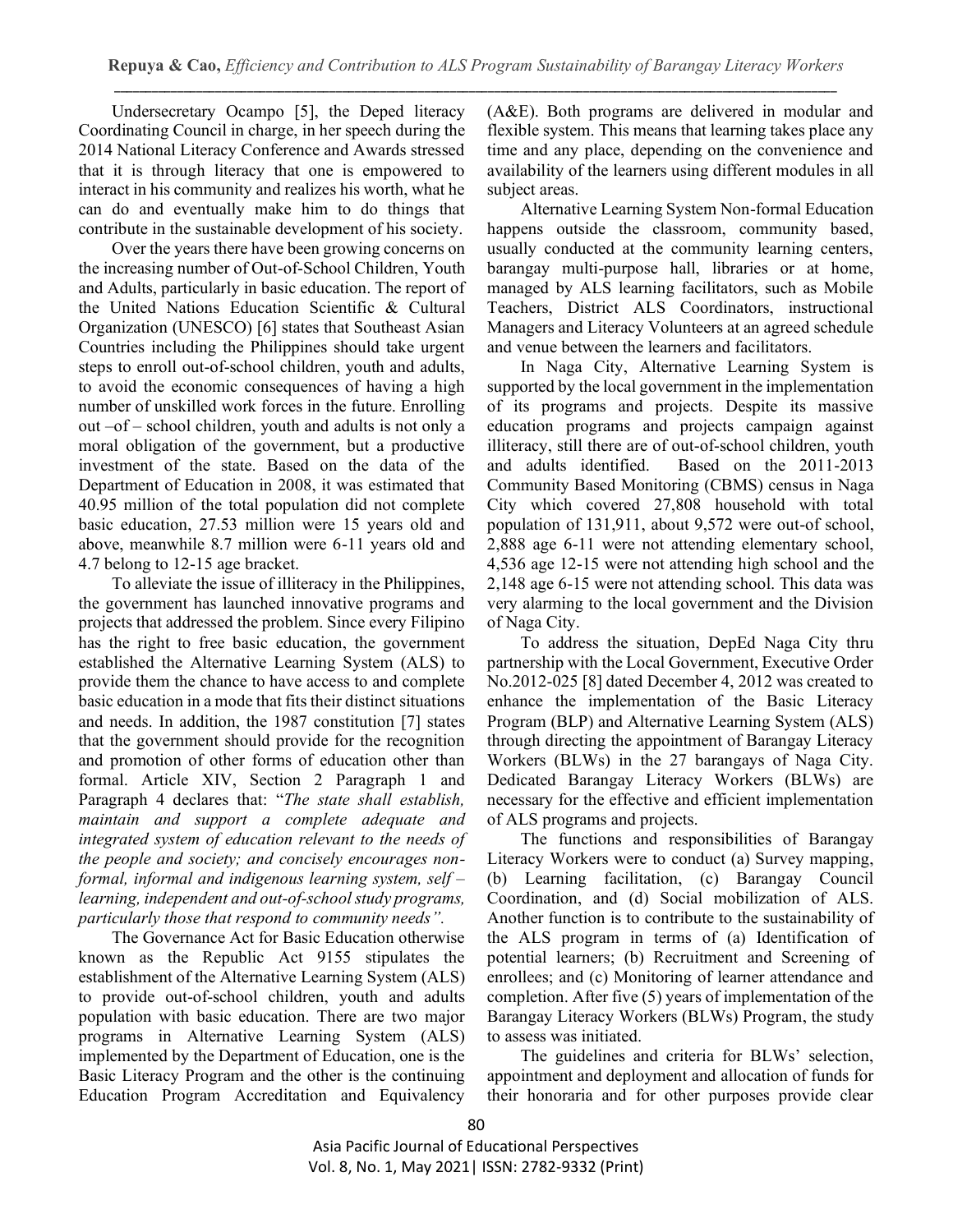benefits towards enhancement of the implementation of the BLP and ALS and, in general, to the improvement of the quality of education in the city, particularly for the benefit of the poor and marginalized sectors.

In the Pedagogy of The Alternative Learning System: A Philippine Model, Guerrero [9] discussed that Alternative learning as practiced in the Philippines and in other countries is an innovation having a different perspective on learning and how people learn, and what is worth learning. In accordance with the legal mandates of the BALS, an alternative to formal education was developed that is community-based, accessible to all regardless of age, with flexible and non-traditional features, and above all, is equal and parallel to formal school-based education. To further add to the discourse on the relationship between formal education and ALS, UNESCO provides a conceptual framework showing the two (2) learning tracks running side by side and both directed towards a common end goal which is functional literacy and lifelong learning both of which result in employment, social participation and self- actualization.

Field [10] stated that economic factors such as income and employment play an important part in lifelong learning. Toscano et al. [11] also discussed that social outcomes were affected not only by the formal qualification obtained, determined by the education variable, but also throughout the life cycle. Indeed, education and training when undertaken during adult life have a significant impact.

Arko [12] stated in his study that beneficiaries of the functional literacy classes could read, write and do numerical calculations to some appreciable extent at the time of their completion of the course and this helps them in their trading activities. Bakirdjian [13] stressed in his study that Functional Adult Literacy has substantial impacts on the health of participants and their surroundings. It also helps people to improve their use of opportunities to get financial assets and to manage them.

Latchem [14] also concluded in his study that informal learning and non-formal education have a great potential for helping a wide range of learners achieve more desirable and rewarding circumstances for themselves and their communities. Apao et al. [15] stated in their studies that Alternative Learning System A&E program was effective in cultivating the life skills of the recipients. The program improved the quality of living of the respondents as they continue their pursuit for meaning and significance in life. Dayon et al. [16] revealed that through ALS literacy program, the Badjaos had learned to read and write and developed good manners and values of cleanliness and orderliness. They

perceived that the program had built their self-confidence and character, provided them opportunity to improve their socio-economic condition.

Azardon [17] stated that in the Philippines, the rejecting of non-formal education is not so concealed since ALS is called to be the "other side of basic education." There is still the impression that ALS provide low quality education. However, it cannot be denied that through the years, NFE programs like the ALS has generated alternatives in making education more flexible, participatory, transformative and responsive to the circumstances of its learners.

Persoon [18] emphasized that program sustainability is a major issue for many communitybased organizations. When a program is not sustainable, the impact of the program is influenced, as it becomes difficult for the program to persist in the long-term. To develop sustainable programs, insight in the factors influencing sustainability is essential.

Ceptureanu et al. [19] also stressed that Ensuring community-based program sustainability is critical for the targeted communities. When such a program is no longer sustainable, its impact decreases, leading to unmet expectations, affecting the community as a whole. As such, scrutinizing sustainability factors for communitybased programs proves essential.

Alternative Learning System is a community-based learning program, DepEd do not provide MOOE for ALS program operation and to sustain its program, support from other local government, other agencies, stakeholders, group of people and private sectors is very important.

Finally, the DepEd Order No. 45, s. 2018 was issued to promote and support the program management activities and capacity-building program for ALS implementers at the regional offices. Expanding and strengthening the ALS program is pursuant to its goal of providing quality, inclusive, relevant, and liberating opportunities to out-of-school children, youth and adult. Thus, funds are allocated to support the regional offices in their ALS-related activities to ensure that the ALS programs are reaching the unreached and the quality of program is based on the standards [20].

Based on the related literatures and studies presented, it cannot be denied that non-formal and informal education offer an answer to solve the educational problems, especially in developing countries like the Philippines, and the big role of the government and other non- government and private agencies and institutions to help sustain and expand this program to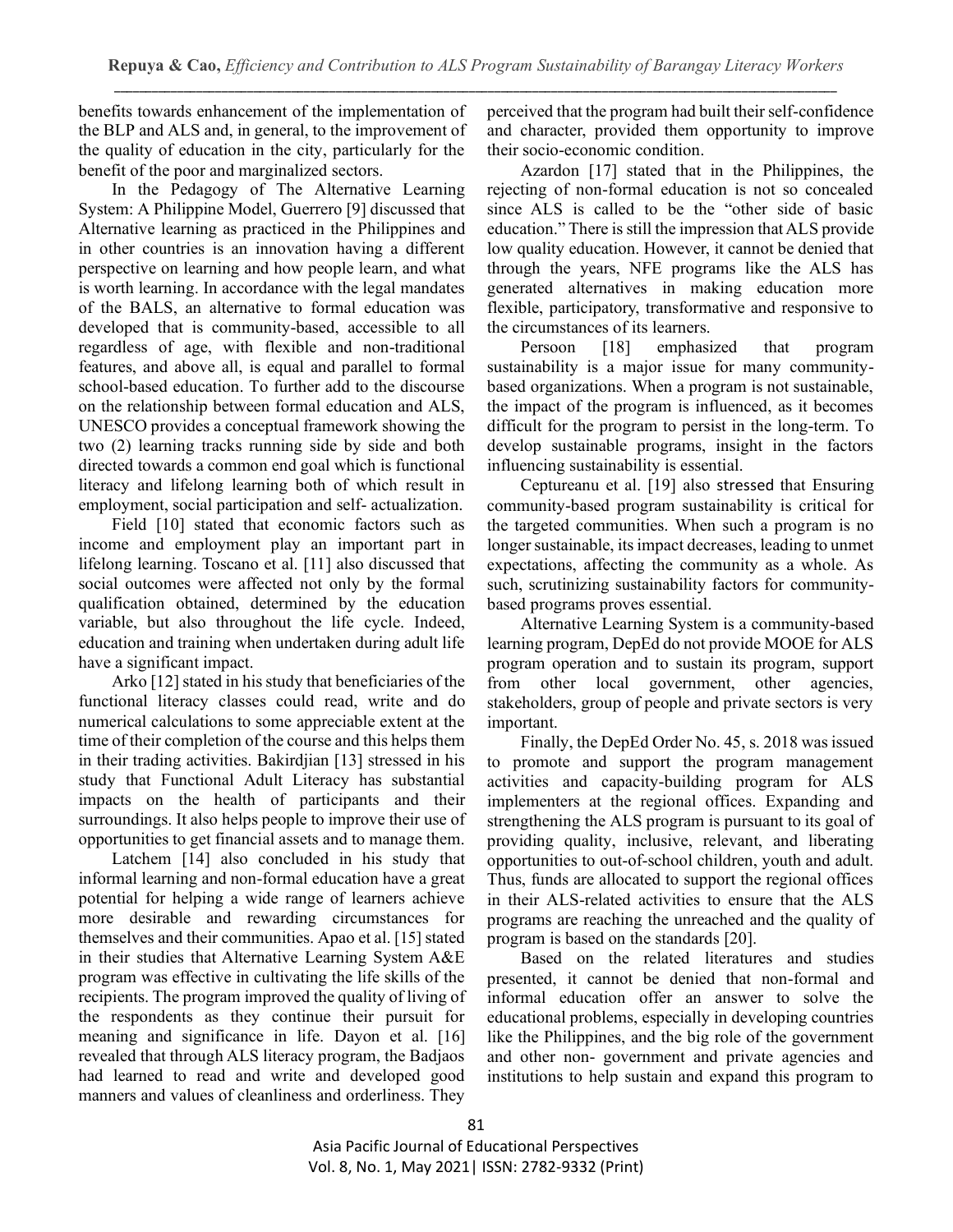achieve Education for All (EFA) goals and Sustainable Development Goal (SDGs).

# **OBJECTIVES OF THE STUDY**

This study generally aimed to assess the efficiency of Barangay Literacy Workers (BLWs) in one of the Division of City School of the Philippines. Specifically, it determined the level of efficiency of BLWs along functions, the BLWs perceived contribution to the sustainability of the ALS program, and the relationship between BLWs efficiency along functions and contribution to program sustainability.

## **METHODS**

## **Research Design**

Descriptive and correlational research design was employed to answer the research questions. Descriptive design was utilized to determine the level of efficiency of the BLWs along functions in survey mapping, learning facilitation, barangay council coordination, and social mobilization of ALS; and the perceived contribution to the sustainability of the ALS program in terms of identification of potential learners, recruitment and screening of enrolees, and monitoring of learner and completion. Correlation design was utilized to determine the relationship between BLWs efficiency and contribution to program sustainability.

# **Respondents**

The respondents of the study were the population of twenty-seven (27) Barangay Literacy Workers, seven (7) implementers and immediate supervisors, and fifty-four (54) barangay officials of the ALS program A/Y 2018- 2019 of one of the Division of City School in the Philippines.

# **Research Instruments**

To measure the level of BLWs efficiency along functions, a researcher-made questionnaire was designed based on the BLWs job description and qualification released by the authorities. The questionnaire comprised questions regarding the efficiency of the BLWs' functions along survey mapping, learning facilitation, barangay council coordination, and social mobilization of ALS. The questionnaire was critique by the ALS implementer and supervisors for content validity. The instrument was finalized after consideration of the comments and suggestions given by the validators.

# **Data Gathering Procedure**

A letter requesting to conduct of the study was prepared and given to the Schools Division Superintendent of the Department of Education and to the School supervisors for approval. Upon approval, the researchers worked on the preparation, construction, and validation of the research instrument. After the final revision of the questionnaires, data concerning on the BLWs efficiency along functions and contribution to ALS program sustainability were gathered.

The BLWs, implementers, supervisors, and barangay officials answered the questionnaire and the other needed data such as the contributions were taken from the records of the implementers about the BLWS contribution for 2 years. The questionnaires were implemented by interview schedule to ensure that each of the questions was answered properly, ensure reliability and avoid errors.

## **Data Analysis**

Pearson Product-Moment Correlation (r) was employed to determine the relationship between BLWs level of efficiency along functions and BLWs contribution to ALS program sustainability.

## **Ethical Considerations**

Respondents were informed that they were selected purposively as participants and informed consent from them through letter was secured by the researcher. The confidentiality of respondents' scores in level of efficiency and other outputs was assured.

#### **RESULTS AND DISCUSSION**

#### **BLWs' Level of Efficiency**

The barangay literacy workers' level of efficiency was assessed along survey mapping, learning facilitation, barangay council coordination, and social mobilization. Table 1 shows the BLWs' level of efficiency.

The BLWs were rated very efficient by the respondents. The BLWs were rated highest in Barangay Council Coordination (AWM=3.85) with verbal interpretation of very efficient and lowest in survey mapping (AWM=3.73) also interpreted as very efficient with overall weighted mean of 3.80 interpreted as very efficient. The BLWs manifested the ability to coordinate with immediate superiors, barangay officials regarding issues/concern/progress of the implementation of ALS program. The data showed that BLWs were very efficient in barangay council coordination and was rated highest. It can be inferred that issues, concern, achievement, progress and other matters on ALS program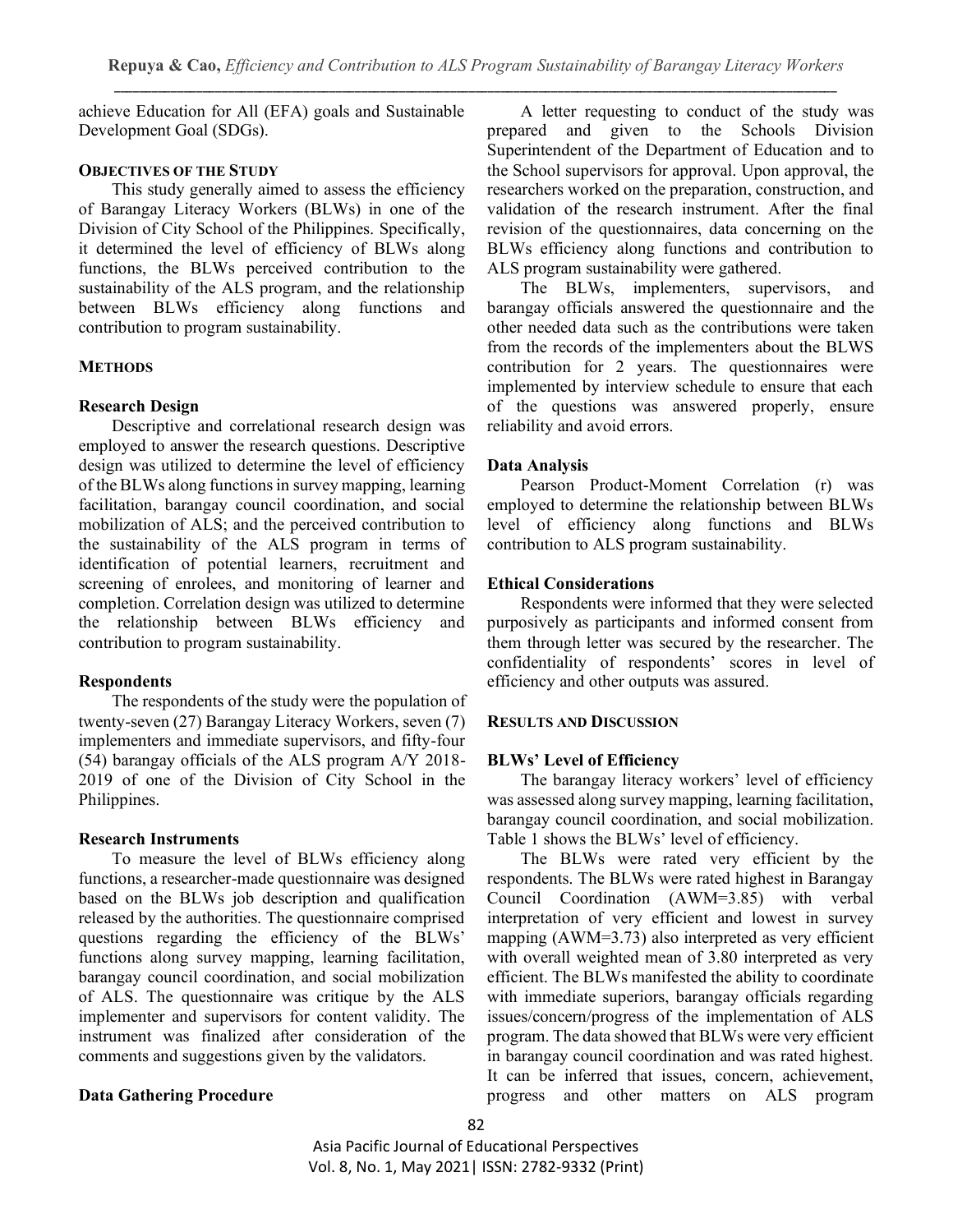implementation, the BLWs directly coordinated with immediate superior and barangay officials for proper intervention, solution and recognition.

| <b>Aspects</b>                               | <b>IS</b> | <b>BLWs'</b> | <b>BO</b> | <b>AWM</b> | VI |
|----------------------------------------------|-----------|--------------|-----------|------------|----|
| Barangay Council<br>Coordination             | 3.85      | 3.82         | 3.88      | 3.85       | VE |
| Learning<br>Facilitation                     | 3.92      | 3.83         | 3.72      | 3.82       | VЕ |
| Social<br>Mobilization of<br><b>ALS</b>      | 3.85      | 3.75         | 3.81      | 3.80       | VE |
| <b>Survey Mapping</b>                        | 3.66      | 3.77         | 3.74      | 3.73       | VЕ |
| Overall<br>AWM                               | 3.82      | 3.79         | 3.78      | 3.80       | VE |
| $Van,$ $Efficient$<br>$Noter \, \mathit{VF}$ |           |              |           |            |    |

**Table 1. BLWs' Level of Efficiency**

Note: *VE – Very Efficient*

Osifo [21] stated that coordination can lead to better organizational performance, organization is best positioned in the form of realizing internally set objectives even with the presence of other competing organizations.

The data further show that overall, the immediate superiors rated the BLWs highest (Overall AWM=3.82) interpreted as very efficient, while the barangay officials rated the BLWs lowest (Overall AWM=3.78) interpreted as very efficient. The BLWs conducted survey mapping to collect consolidate and organized gathered data based on the program and information needed by DepEd ALS and LGU Naga. The BLWs perform function as learner's facilitator to facilitate learner's needs. The BLWs coordinated with barangay official's and immediate superior to consult and address issues, concerns, progress and other matters pertaining to ALS program implementation. The BLWs assisted DepEd ALS, LGU Naga in social mobilization and advocacy to create community awareness on ALS program and strengthened linkages with stakeholders for technical and financial support. The findings revealed that BLWs efficiency in mapping survey, learner's facilitator, barangay council coordination and social mobilization of ALS were evidently observed and monitored by immediate superior and was rated highest. It can be inferred that BLWs expected level of efficiency in conducting survey mapping, facilitating learners, barangay council coordination and ALS social mobilization were met and perceived by immediate superiors.

Similar to the findings of Thao &Hwang [22] that employee performance is the successful completion of tasks by a selected individual or individuals, as set and

measured by a supervisor or organization, to pre-defined acceptable standards while efficiently and effectively utilizing available resource within a changing environment.

In general, it can be inferred that the BLWs were very efficient in barangay council coordination; it was easy for them to coordinate with the barangay council since their official station was the community learning center, situated in or near the barangay hall; and 50 percent of their honorarium was taken from barangay budget.

On the other hand, they were lowest in survey mapping but still verbally interpreted as very efficient. Conducting survey was one of the problems and difficult task given to BLWs. The major problem they encountered during survey was the lack of cooperation of the household members, especially those in the subdivisions. Most of them refused to give information and there were times that the BLWs were not entertained. It implies that the BLWs really needed the help and support of the Barangay Officials, the Local Government of Naga and DepEd Officials to come up with some strategy on how to get the complete data of households in the barangay.

However, in spite of the difficulties encountered, the BLWs' level of efficiency along survey mapping was very efficient. It can be inferred that the BLWs were able to conduct survey mapping very efficiently, collect and consolidate relative data on participation rate of children and youth enrolled in private and public schools, and also able to organize the information they have gathered according to the data asked by Naga City Government, Barangay Council, and DepEd ALS Naga.

The data further showed that on the respondents rating in survey mapping the BLWs themselves rated highest (AWM=3.77) with verbal interpretation of very efficient and rated lowest by immediate superior (AWM=3.66) also interpreted as very efficient. The BLWs conducted survey mapping to gather data of household, out-of-school children, youth and adults and the participation rate both for elementary and secondary level. The findings revealed that BLWs themselves recognized their hard work in conducting survey mapping and was rated highest, the immediate superior rated lowest because the data submitted was not one hundred percent and there was still the need to conduct follow up specially to those households who refused to give information, but still the rating was very efficient, eighty five percent of households were interviewed and surveyed. The immediate superior also considered the problems and difficulties that BLWs encountered in the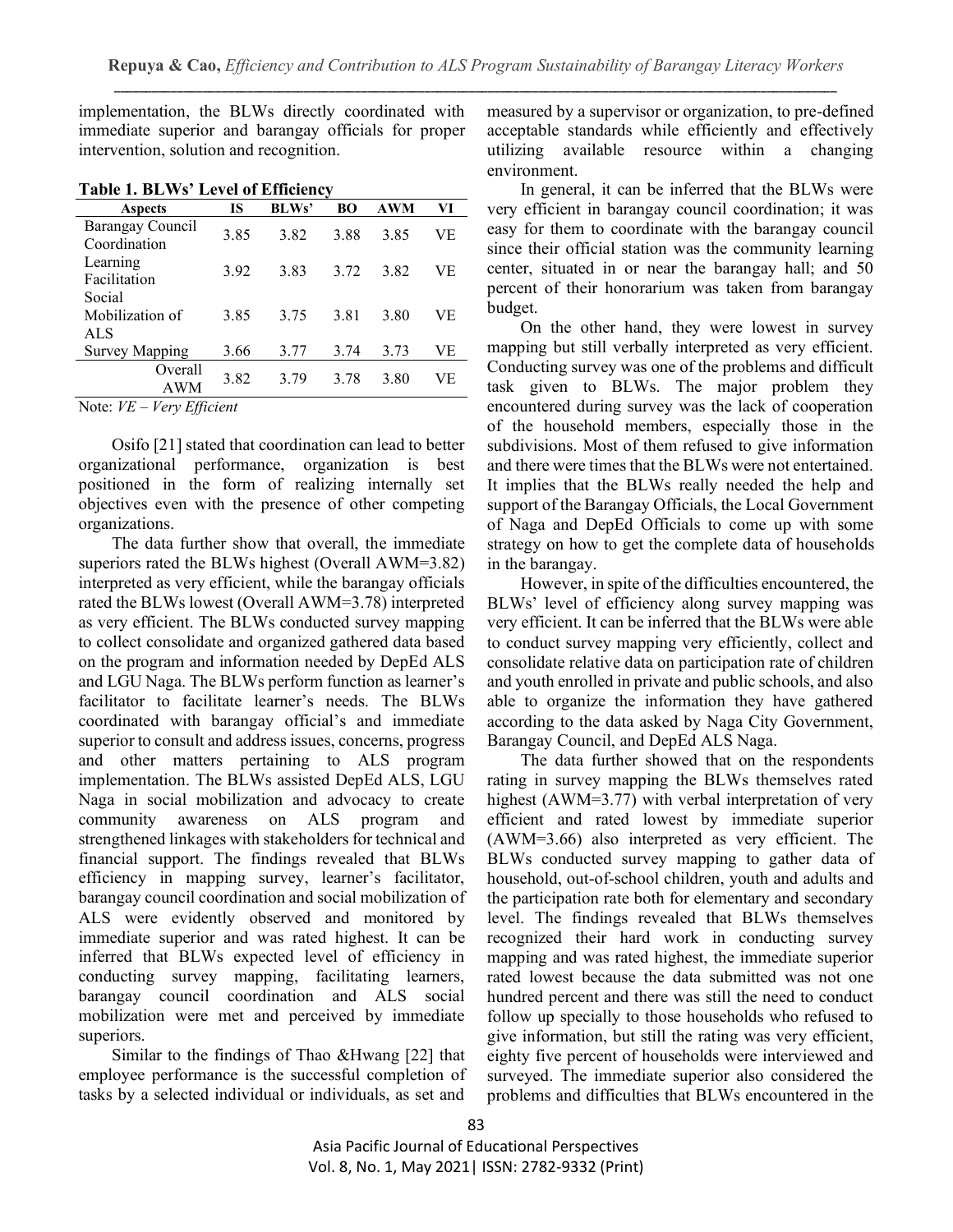field. It could be inferred that BLWs conducted survey mapping despite of difficulties and challenges they encountered along the field and small amount of honorarium being received.

The BLWs as learner facilitator was rated highest by immediate superior (AWM=3.92) with verbal interpretation of very efficient and lowest rated by barangay officials (AWM=3.72) also interpreted as very efficient. The BLWs facilitate learner's needs and assisted ALS teachers in the community learning. It can be inferred that BLWs efficiency as learner facilitator were directly observed by immediate superior since BLWs assisted ALS teachers and aided learners in the community learning center specifically when ALS teachers are not around. The barangay officials seldom visit BLWs in the learning center because they were more on providing financial and learning materials.

The BLWs level of efficiency in barangay council coordination were rated highest by barangay officials (AWM=3.88) with verbal interpretation of very efficient and rated lowest by BLWs themselves (AWM=3.82) also verbally interpreted as very efficient. The BLWs coordinated with barangay officials and immediate superiors for all the matters regarding ALS program implementation. It can be inferred that barangay officials rated highest barangay coordination because the BLWs official station was the community learning centers located near or inside barangay hall. The barangay officials can easily contact BLWs regarding the issues and concerns on ALS implementation forwarded by BLWs.

Similar to the findings of Charles Osifo [21] that an organization goes with different things that make it broad and complex, understanding coordination as an essential for achieving a balanced organizational performance is ideal. The existence of organizations represents the desire and willingness to fulfil needs. The essential framework for achieving these needs, most times are missing or not given adequate attention. The questions of competition, performance, and expectations are best answered through a good networking of men, material, and ideas.

**Table 2. Contribution to ALS program sustainability**

| <b>Aspects</b>                                          | IS   | <b>BLWs</b> | BO   | VI |
|---------------------------------------------------------|------|-------------|------|----|
| Recruitment and Screening<br>of enrollees               | 4.00 | 386         | 3.80 | VM |
| Monitoring of learner<br>attendance and completion      | 3.87 | 383         | 3.81 | VM |
| Identification of potential<br>learners                 | 3.85 | 3.77        | 3.75 | VM |
| Overall AWM                                             | 3.90 | 3.82        | 3.78 |    |
| $\mathbf{v}$<br>$\cdots$<br><b>TTLF</b><br>$\mathbf{r}$ |      |             |      |    |

The BLWs' perceived contribution to the sustainability of the ALS program was investigated in terms of identification of potential learners, recruitment and screening of enrolees and monitoring of learners' attendance and completion. All indicators were rated contributed very much by the respondents. Table 2 shows the BLWs' contribution to ALS Program sustainability.

The BLWs were rated highest in recruitment and screening of enrolees (AWM=3.88) verbally interpreted as contributed very much and lowest in identification of potential learners (AWM=3.79) with verbal interpretation of contributed very much, with an overall average weighted mean of 3.83 verbally interpreted as contributed very much. The BLWs helped in the recruitment and screening of potential learners to enrol in ALS. The findings revealed that BLWs contributed very much to the recruitment and screening of enrolees and was rated highest.

The BLWs were lowest in identification of potential learners but still interpreted as contributed very much. It can be inferred that BLWs as bonafide residence of barangay where they were assigned, recruitment of learners was not difficult. The BLWs can easily follow up identified potential learners who were interested to enrol in ALS, as well as on the screening of enrolees because the data was already given during the survey mapping. The BLWs were rated lowest in identification of potential learners because the data was affected by the result of survey mapping. Household survey was not one hundred percent because some households refused to give information; hence, the number of identified potential learners was also affected, but still the BLWs contributed very much in the identification of potential learners.

Congruent to the findings of Holden et al. [23] that collecting less structured data from patients and others in the community is potentially very productive but requires the anticipation, avoidance, or negotiation of various challenges.

Furthermore, data show that on the average, the BLWs' contribution to ALS program sustainability was rated highest by the immediate superiors (overall AWM= 3.90) verbally interpreted as contributed very much and rated lowest by barangay officials (Overall AWM=3.78) with verbal interpretation of contributed very much. The BLWs helped in identification of potential learners, recruitment and screening and monitoring of Learners' attendance and completion as perceived by the respondents.

The findings revealed that BLWs contributed very much in identification of potential learners, recruitment

*Note: VM: Very Much*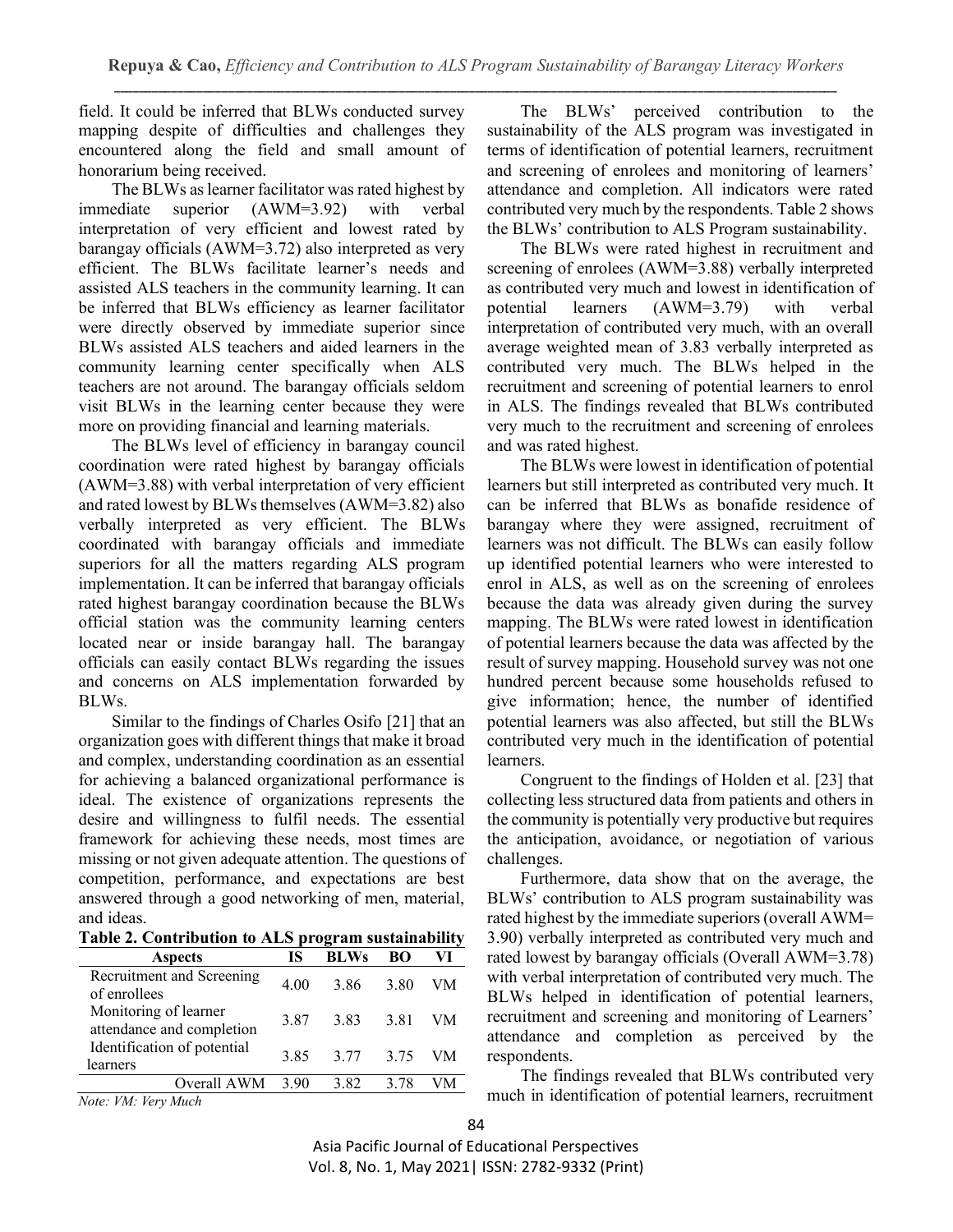and screening and monitoring of attendance and completion as rated by the respondents specially the immediate superior who rated highest. It can be inferred that immediate superior who monitored and collected the data in terms of identified potential learners, number of enrollees, passers and completers submitted by BLWs in their respective barangay, can attest that BLWs contributed very much on the said indicators pertaining to the BLWs perceived contribution to ALS program sustainability.

|  | Table 3. Significant Relationship between BLWs'       |  |
|--|-------------------------------------------------------|--|
|  | Efficiency and Contribution to Program Sustainability |  |

| <b>BLW</b>        | <b>Contribution to</b> | r-value  | $p-$  |
|-------------------|------------------------|----------|-------|
| <b>Efficiency</b> | <b>Sustainability</b>  |          | value |
| Survey            | Identification of      | $.876**$ | .000  |
| mapping           | potential learners     |          |       |
|                   | Recruitment and        | $.731**$ | .000  |
|                   | Screening of enrolees  |          |       |
|                   | Monitoring of learner  |          |       |
|                   | attendance and         | .895**   | .000  |
|                   | completion             |          |       |
|                   | Overall                | $.869**$ | .000  |
| Learning          | Identification of      | $.914**$ | .000  |
| facilitation      | potential learners     |          |       |
|                   | Recruitment and        | .778**   | .000  |
|                   | Screening of enrolees  |          |       |
|                   | Monitoring of learner  |          |       |
|                   | attendance and         | .916**   | .000  |
|                   | completion             |          |       |
|                   | Overall                | $.906**$ | .000  |
| Barangay          | Identification of      | $.824**$ | .000  |
| Council           | potential learners     |          |       |
| coordination      | Recruitment and        | $.801**$ | .000  |
|                   | Screening of enrolees  |          |       |
|                   | Monitoring of learner  |          |       |
|                   | attendance and         | $.873**$ | .000  |
|                   | completion             |          |       |
|                   | Overall                | $.866**$ | .000  |
| Social            | Identification of      | $.817**$ | .000  |
| Mobilization      | potential learners     |          |       |
| of ALS            | Recruitment and        | $.748**$ | .000  |
|                   | Screening of enrolees  |          |       |
|                   | Monitoring of learner  |          |       |
|                   | attendance &           | .915**   | .000  |
|                   | completion             |          |       |
|                   | Overall                | $.859**$ | .000  |
| Overall           |                        | .927**   | .000  |

*\*\*Significant at p<.001*

The significant relationship between BLWs' efficiency and contribution to ALS program sustainability was computed. Table 3shows the computed r and p-value.

Results show that all aspects of BLWs' efficiency were significantly correlated with all aspects of contribution to ALS program sustainability indicated by p=.000. Specifically, the computed r-value of survey mapping and identification of potential learners, recruitment and screening of enrolees, and monitoring of learners' attendance and completion were  $r = .876, .731,$ and .895 with over-all r-value of .869 respectively, all with p-value of  $p=0.000$  interpreted as significantly correlated.

Similarly, the computed r-value of learning facilitation and identification of potential learners, recruitment and screening of enrolees, and monitoring of learners' attendance and completion were indicated by r = .914, .778, and .916, respectively with over-all r-value of r=.906, all with p-value of 0.000 interpreted as significantly correlated.

Likewise, the computed r-value of barangay council coordination versus identification of potential learners, recruitment and screening of enrolees, and monitoring of learners' attendance and completion were  $r = .824, .801$ , and .873, with over-all r-value of 0.66 respectively, all with p-value of 0.000 interpreted as significantly correlated. Then, for the computed r-value of social mobilization of ALS versus identification of potential learners, recruitment and screening of enrolees, and monitoring of learners' attendance and completion were  $r = .817, .748, and .915, respectively with over-all r-value$ of .859, all with p-value of 0.000 interpreted as significantly correlated. The over-all computed r-value of .927 and p-value of p=.000.

It means that there was positive direct relationship between BLWs efficiency and contribution to ALS program sustainability. The findings revealed that the more the BLWs became efficient the more they can contribute to ALS program sustainability. It can be inferred that BLWs efficiency in mapping survey, learning facilitation, barangay council coordination and social mobilization of ALS were significantly correlated to identification of potential learners, recruitment and screening of enrollees and monitoring of attendance and completion sustainability.

The BLWs efficiency in survey mapping has a significant relationship with the number of identified potential learners. The number of identified potential learners will depend on the number of household mapped. The BLWs efficiency as learner's facilitator, motivated learners to report to community learning center on their scheduled learning session, and inspired learners to attend learning intervention, that sustained learners' attendance and completion. The sustainability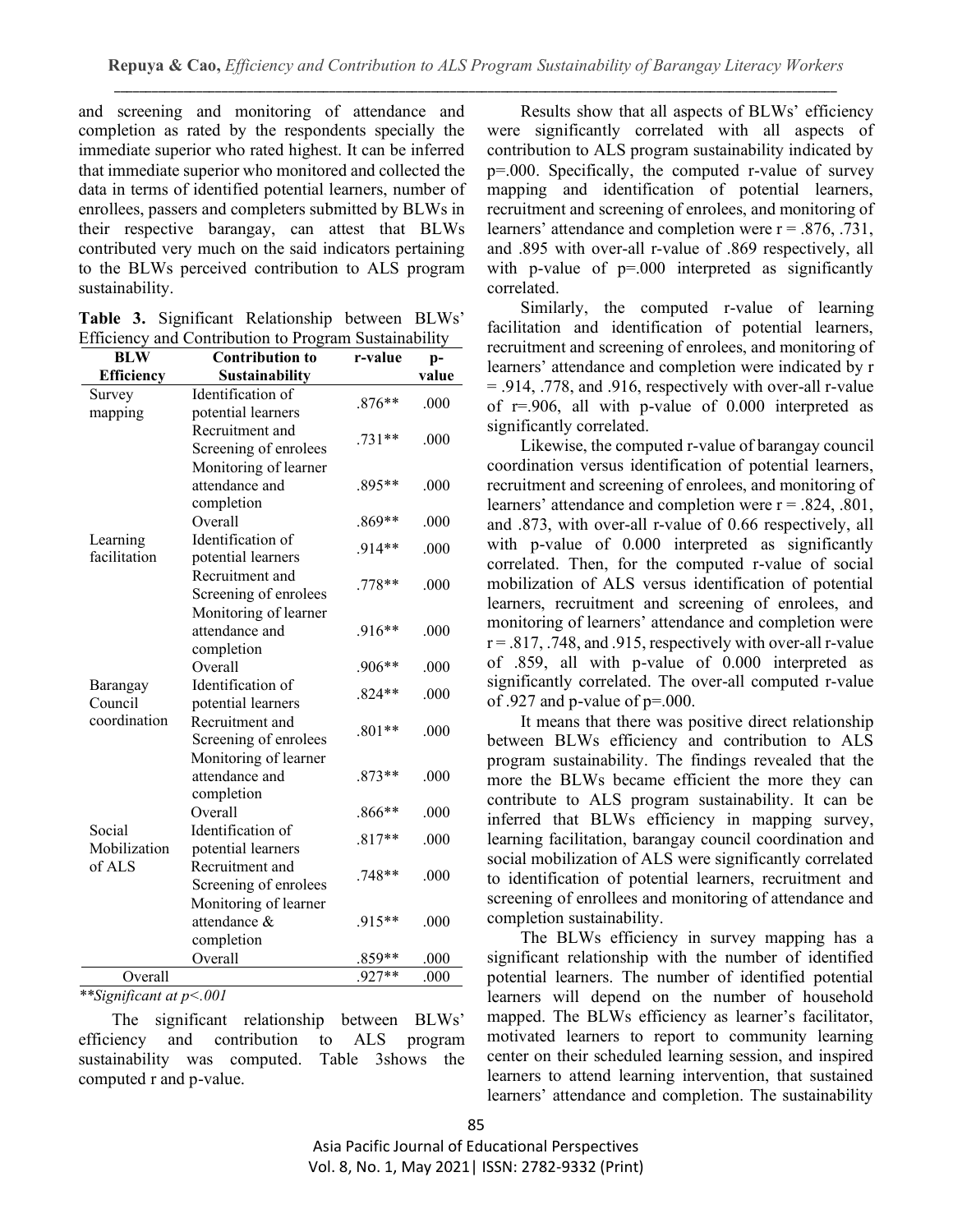of ALS enrollees, completers and passers had a significant relationship with BLWs efficiency in barangay council coordination and social mobilization, knowing that ALS program implementation would only be successful if there were support from barangay council, stakeholders and other agencies. The technical and financial support really mattered in ALS program operation because DepEd do not provide ALS MOOE, and that would only be realized through constant coordination and intensive social mobilization and advocacy.

The finding is congruent to the study of Sabbil and Adam [24] which revealed that the project has facilitated participation of local communities in development initiatives in the study area, encouraged residents to take ownerships of their own community resources, enhanced partnerships between the local community and the government or nongovernmental organizations. The results revealed that despite the withdrawal of the foreign assistance, the project existed and performed some activities due to effective stockholders' participation.

Identification of potential learners, recruitment and screening, increased the number of enrollees, monitoring of attendance of learners increased the number of completers and passers. The number of enrollees, completers and passers are the key performance indicators of ALS program implementation. The target number of enrollees was obtained through identified number of potential learners, harvested from the result of survey mapping. The target number of completers and passers attained through learning facilitation and constant monitoring of attendance and completion. Effective implementation of ALS program was achieved because of the technical and financial support gained from barangay council, other agencies and stakeholders, which was realized through intensive coordination and ALS social mobilization.

# **CONCLUSION AND RECOMMENDATION**

The BLWs were very efficient in survey mapping, learning facilitation, barangay council coordination, and social mobilization of ALS. BLWs conducted mapping survey accurately no matter how hard it was, facilitate learning very well to encourage the learners to complete the program, coordinated with barangay officials accordingly for technical and financial support to provide the needs of the learners and implement the ALS program appropriately and conducted social mobilization to raise awareness in the community and gain support from other agency and stakeholders to the ALS program. The BLWs identified potential learners

precisely, recruit and screen enrolees properly and monitor learners attendance and completion consistently that contributed very much to ALS program sustainability. The higher the BLWs' efficiency in mapping survey, learning facilitation, barangay council coordination and social mobilization, the more number of potential learners will be identified, more learners will be recruited and screened, and consistent monitoring of learner attendance to ensure program completion will be done.

Based on the findings, the following are highly recommended: Give proper recognition and incentives to BLWs with complete data in terms of mapping survey. The City Government in the collaboration of Deped ALS should think of better strategies on how to get the one hundred percent participation of households in mapping survey, and to determine the actual number of out-ofschool and illiterate in the City. The actual data will help DepED and the City government to figure out what program particularly in ALS will be given additional funds. The BLWs honorarium should be increased since they are performing duties that required an extraordinary power. More funds should be given to ALS to implement the program widely and effectively and to cater to all potential learners and be given proper intervention based on the result of screening and assessment conducted. The BLWs' should be given appreciation by DepEd, LGU and Barangay by providing them additional benefits such as giving them insurance that will cover health assistances and security considering that they are working in the field and exposed to hazardous situation in the community. Other programs such as establishment of BLWs personal development plan to continuously improve skills and efficiency can also be implemented.

# **REFERENCES**

- [1] Ulf-Daniel, E. (2017). *Lifelong Learning-Holistic and Global Education*. Retrieved from: [https://www.asef.org/images/docs/ARC6\\_Commissioned](https://www.asef.org/images/docs/ARC6_Commissioned) %20Paper\_EHLERS.pdf.
- [2] Kwaja, M. (2016). *Education Alone Cannot Eradicate Poverty*. Retrieved from: [https://www.fairobserver.com/360\\_analysis/education](https://www.fairobserver.com/360_analysis/education-alone-cannot-eradicate-poverty-23320/)[alone-cannot-eradicate-poverty-23320/.](https://www.fairobserver.com/360_analysis/education-alone-cannot-eradicate-poverty-23320/)
- [3] United Nations (2015). *United Nations' Sustainable Development Goals (2015).* Retrieved from: http://www.ph. undp.org/content/philippines/en/home/sustainabledevelopment-goals.html.
- [4] Allyn, P. (2016).*The importance of global literacy*. Retrieved from: [http://fsugatepost.com/2016/11/04/author-discusses](http://fsugatepost.com/2016/11/04/author-discusses-importance-of-global-litera%20-cy/)[importance-of-global-litera -cy/.](http://fsugatepost.com/2016/11/04/author-discusses-importance-of-global-litera%20-cy/)